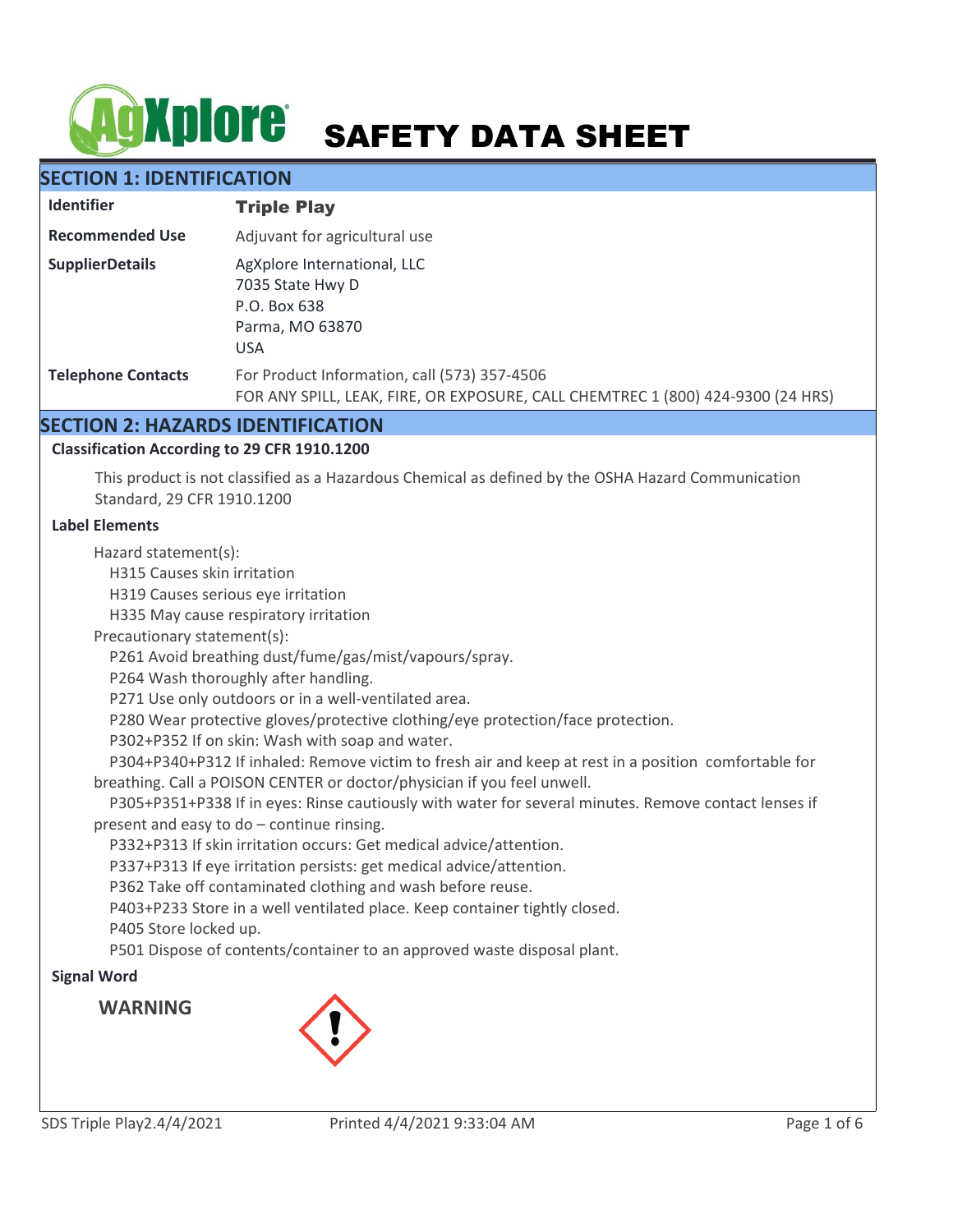# **KEEP OUT OF REACH OF CHILDREN**

#### **Other Hazards**

No other known hazards.

| <b>SECTION 3: COMPOSITION</b> |                                                                  |                   |           |  |  |
|-------------------------------|------------------------------------------------------------------|-------------------|-----------|--|--|
|                               | <b>Ingredient Name</b>                                           | <b>CAS Number</b> | Percent   |  |  |
|                               | Blend of Alkanolamides, Alkanoates, Trisiloxane, carbamides, and | Mixture           | $>78.0\%$ |  |  |
|                               | <b>UAN</b>                                                       |                   |           |  |  |

# **SECTION 4: FIRST AID MEASURES**

#### **Description of First Aid Measures**

If symptoms occur, call a poison control center or doctor for treatment advice.

If in eyes: Hold eye open and rinse slowly and gently with water for 15-20 minutes. Remove contact lenses, if present, after the first 5 minutes, then continue rinsing eye.

If on skin: Take off contaminated clothing. Rinse skin immediately with plenty of water for 15-20 minutes.

If swallowed: Call a poison control center or doctor immediately for advice. Have person sip a glass of water if able to swallow. Do not induce vomiting unless told to do so by a poison control center or doctor. Do not give anything by mouth to an unconscious person.

If inhaled: Move person to fresh air. If person is not breathing, call 911 or an ambulance, then give artificial respiration, preferably by mouth-to-mouth, if possible.

#### **Most Important Symptoms and Effects Acute and Delayed**

Eyes: Contact may cause slight temporary eye irritation. Mist may cause irritation. Corneal injury is unlikely.

Skin: Prolonged contact is essentially nonirritating to skin, and is unlikely to result in absorption of harmful amounts. Repeat

#### **Immediate Medical Attention and Special Treatment**

Treat symptomatically. Have container with you when seeking medical advice.

Note to physician: No specific antidote. Treat symptomatically and according to the condition of the patient.

# **SECTION 5: FIRE-FIGHTING MEASURES**

#### **Extinguishing Media**

Use water fog or fine spray, dry chemical fire extinguishers, carbon dioxide fire extinguishers, or foam. Do not use direct water stream, as this may spread the fire.

#### **Special Hazards Arising from the Substance or Mixture**

Avoid inhaling the fumes.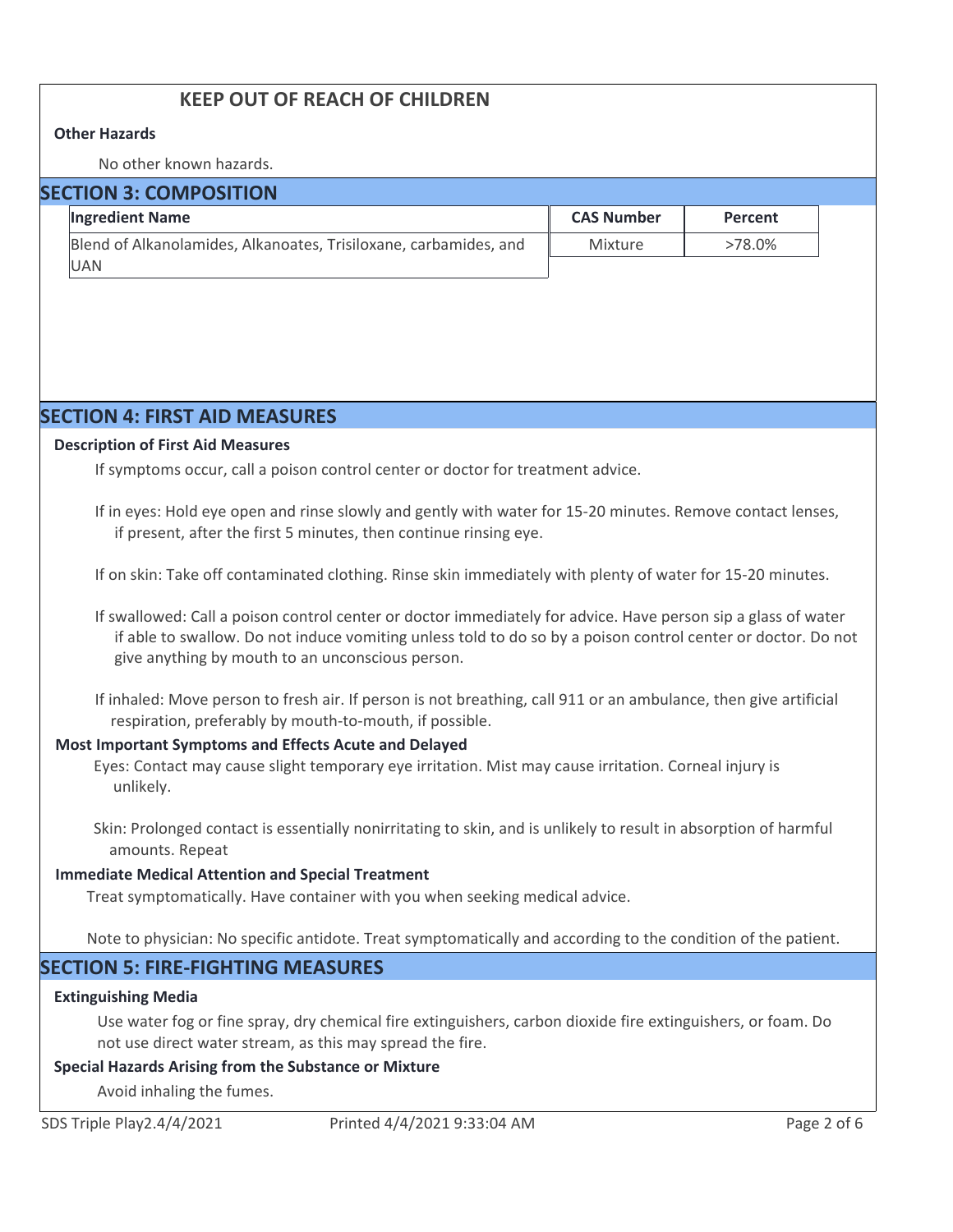#### **Special Protective Equipment and Precautions for Firefighters**

Wear positive-pressure self-contained breathing apparatus (SCBA) and protective fire-fighting gear. If protective equipment is not available or is not used, fight fire from a protected location or safe distance.

Consider the use of unmanned hose holders or monitor nozzles. Keep people away. Isolate the fire and deny unnecessary entry. Move container from fire area if this is possible without hazard.

Immediately withdraw all personnel from the area in case of rising sound from venting safety devices or discoloration of the container. Use water spray to cool fire exposed containers and fire affected zone until fire is out and the danger of reignition has passed.

# **SECTION 6: ACCIDENTAL RELEASE MEASURES**

#### **Personal Precautions Protective Equipment and Emergency Procedures**

Avoid inhalation of vapors, dusts, and spray mist. Avoid contact with skin and eyes. Spilled material may cause a slipping hazard. Use appropriate personal protective equipment (see section 8).

#### **Environmental Precautions**

Prevent further spillage if safe to do so. Prevent from entering into soil, ditches, sewers, waterways, and/or groundwater.

#### **Methods and Materials for Containment and Cleanup**

Contain spilled material if possible. Absorb with inert material and dispose of in accordance with applicable regulations. See additional information in Section 13 Disposal Considerations.

# **SECTION 7: HANDLING AND STORAGE**

#### **Advice on Safe Handling**

Wear protective equipment. Avoid contact with eyes, skin, and clothing. Do not eat, drink, or smoke while handling this product. Ensure adequate ventilation. Avoid inhalation of dusts, vapors, or spray mist. Avoid prolonged exposure. Wash hands thoroughly after handling.

#### **Conditions for Safe Storage**

Store in original container. Do not freeze. Store away from direct sunlight or ultraviolet light. Store in a dry place. Do not reuse empty container. Do not allow water to be introduced into container. Do not contaminate water, food, or feed by storage or disposal.

# **SECTION 8: EXPOSURE CONTROLS/PERSONAL PROTECTION**

#### **Control Parameters**

No TLV/PEL listings for this mixture.

Appropriate engineering controls: Provide adequate ventilation. Provide eyewash station and safety shower.

#### **Exposure Controls**

Personal Protective Equipment: Wear splashproof goggles or shielded safety glasses, chemical-resistant gloves, long pants, long-sleeved shirt, shoes plus socks, and a chemical-resistant apron.

| SECTION 9. PHTSICAL AND CHEMICAL PROPERTIES |                       |                        |  |                                  |                        |
|---------------------------------------------|-----------------------|------------------------|--|----------------------------------|------------------------|
|                                             | <b>Physical State</b> | Liquid                 |  | <b>Evaporation Rate</b>          | Not Established        |
|                                             | Appearance/Color      | Amber                  |  | Specific Gravity (H2O = $1.0$ )  | 0.86                   |
|                                             | Odor                  | Mild Odor              |  | Solubility in Water (by Weight)  | Dispersible            |
|                                             | <b>Odor Threshold</b> | No test data available |  | <b>Autoignition Temperature</b>  | No test data available |
|                                             | <b>bH</b>             | $6.5 - 7.5$            |  | <b>Decomposition Temperature</b> | No test data available |
|                                             | <b>Freezing Point</b> | 32 °F                  |  | <b>Viscosity</b>                 | Not available          |
|                                             |                       |                        |  |                                  |                        |

# **SECTION 9: PHYSICAL AND CHEMICAL PROPERTIES**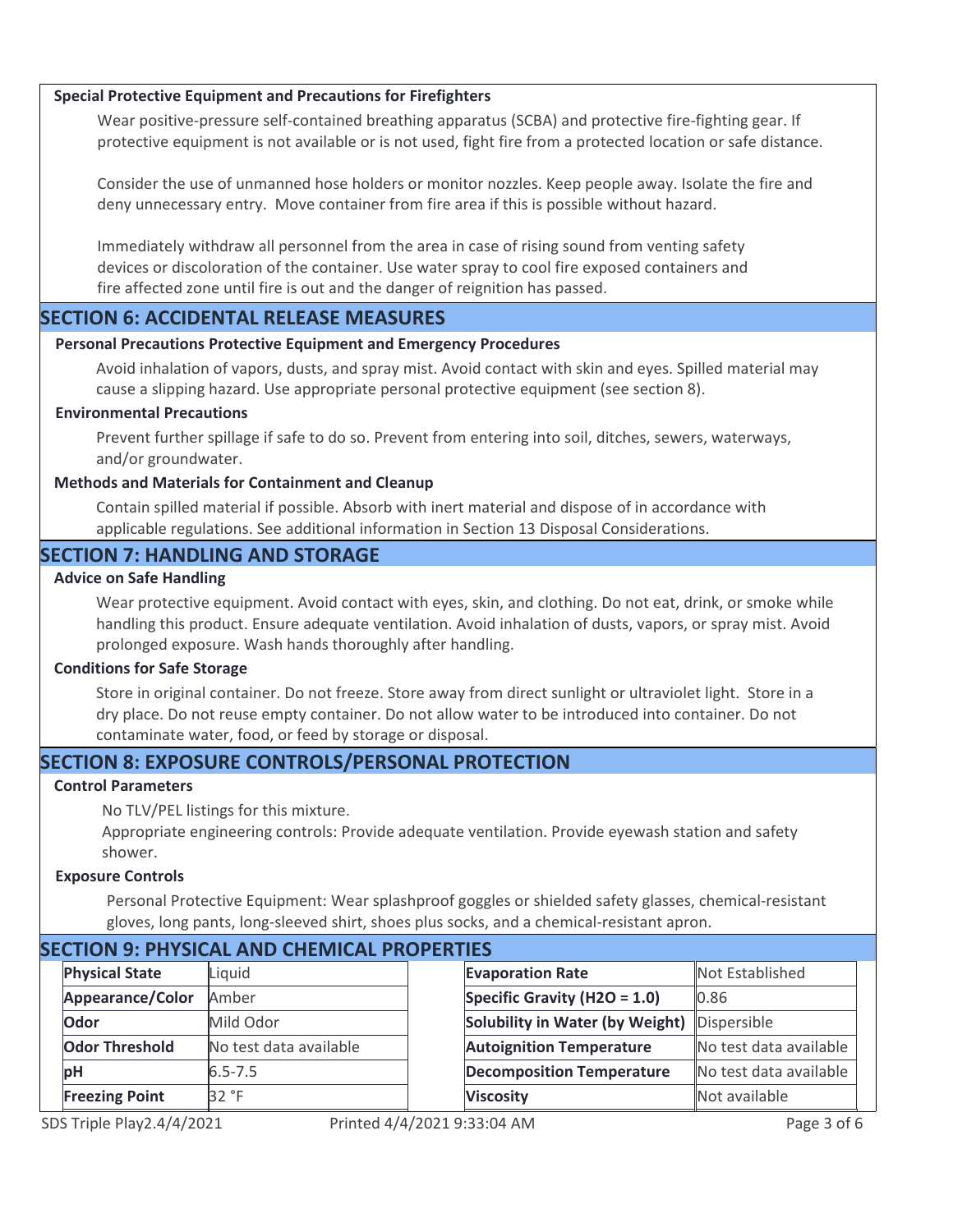| <b>Flash Point</b>    | Closed Cup 102 °C      | Liquid Density | $7.2$ lbs/gal |  |
|-----------------------|------------------------|----------------|---------------|--|
| <b>Vapor Pressure</b> | No test data available |                |               |  |

# **SECTION 10: STABILITY AND REACTIVITY**

#### **Reactivity**

Stable. No dangerous reaction potential known under normal conditions of use.

#### **Chemical Stability**

Stable under normal temperature and storage conditions.

#### **Possibility of Hazardous Reactions**

Stable under normal conditions.

#### **Conditions to Avoid**

Avoid exposure to strong oxidizers, strong bases, and strong acids. Avoid extreme heat, open flame, sparks, and other sources of ignition.

#### **Incompatible Materials**

Strong acids, strong bases, and strong oxidizers.

#### **Hazardous Decomposition Products**

Decomposition products depend upon temperature, air supply, and the presence of other materials. Decomposition products may include, but are not limited to: aldehydes, alcohols, esters, and organic acids.

# **SECTION 11: TOXICOLOGICAL INFORMATION**

#### **Information on Toxicological Effects**

ROUTES OF EXPOSURE Eye contact: May cause irritation. Skin contact: Can be absorbed, may cause irritation. Inhalation: Unknown. Ingestion: Unknown.

#### EXPOSURE SYMPTOMS

 Eye irritation: stinging, tearing, redness, swelling, and blurred vision. Skin irritation: Burning and skin damage. Allergic skin reaction:Redness and rash.

#### ACUTE AND CHRONIC EFFECTS

Contact may irritate or burn eyes. Components may be absorbed into the body through the skin. Prolonged inhalation may be harmful. Prolonged exposures may cause chronic effects.

ACUTE TOXICITY Oral: N/A Dermal: N/A Eye damage/eye irritation: May cause slight temporary eye irritation. Mist may cause eye irritation. Skin corrosion/irritation: N/A Carcinogenicity: N/A

# **SECTION 12: ECOLOGICAL INFORMATION**

# **Ecotoxicity**

This product is not classified as environmentally hazardous. Aquatic Acute Toxicity: EC50 Algae: N/A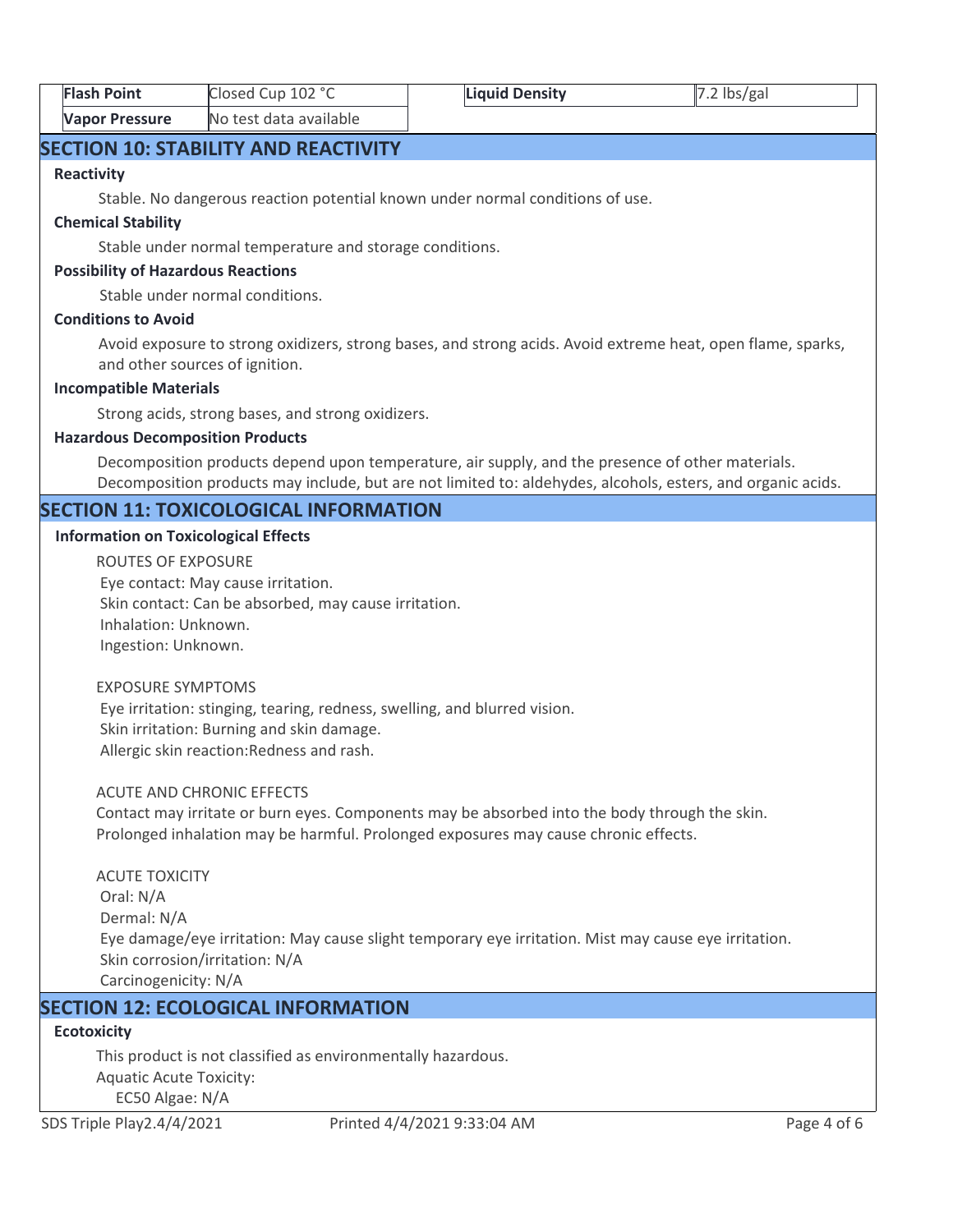LC50 Crustacea: N/A LC50 Fish: N/A

#### **Persistence and Degradability**

Material is readily biodegradable.

#### **Bioaccumulative Potential**

No data available.

#### **Mobility in Soil**

No data available.

# **Other Adverse Effects**

No other known adverse effects.

# **SECTION 13: DISPOSAL CONSIDERATIONS**

#### **Waste Treatment Methods**

Do not reuse empty container. Triple rinse, then offer for recycling or disposal in a sanitary landfill, or by other means in accordance with local, state, and federal regulations.

Dispose of waste materials at an approved waste disposal facility. Do not dump material in sewer or any body of water, or on the ground.

# **SECTION 14: TRANSPORT INFORMATION**

#### **Transportation**

DOT Non-Bulk: Not Regulated DOT Bulk: Not Regulated

#### **SECTION 15: REGULATORY INFORMATION**

#### **Safety, Health, and Environmental Regulations**

NFPA Hazard Rating: (0 = Least, 1= Slight, 2=Moderate, 3=High, 4= Severe)

- 0 Health
- 1 Fire
- 0 Reactivity

SARA Title III Hazard Notification and Reporting:

 Section 302 Extremely Hazardous Substances: This product is not known to contain any Extremely Hazardous Substances.

Sections 311 and 312 Hazard Categories:

Immediate (Acute) Health Hazard: No

Delayed (Chronic) Health Hazard: No

- Fire Hazard: No
- Reactive Hazard: No

Sudden Release of Pressure Hazard: No

 Section 313 Toxic Chemical Release: This product does not contain any chemical components that exceed the threshold reporting quantities in Section 313.

CERCLA Hazardous Substances List (40 CFR 302.4): Not listed

U.S. Toxic Substances Control Act (TSCA): All components of this product are on the TSCA Inventory or are exempt from TSCA Inventory requirements under 40 CFR 720.30